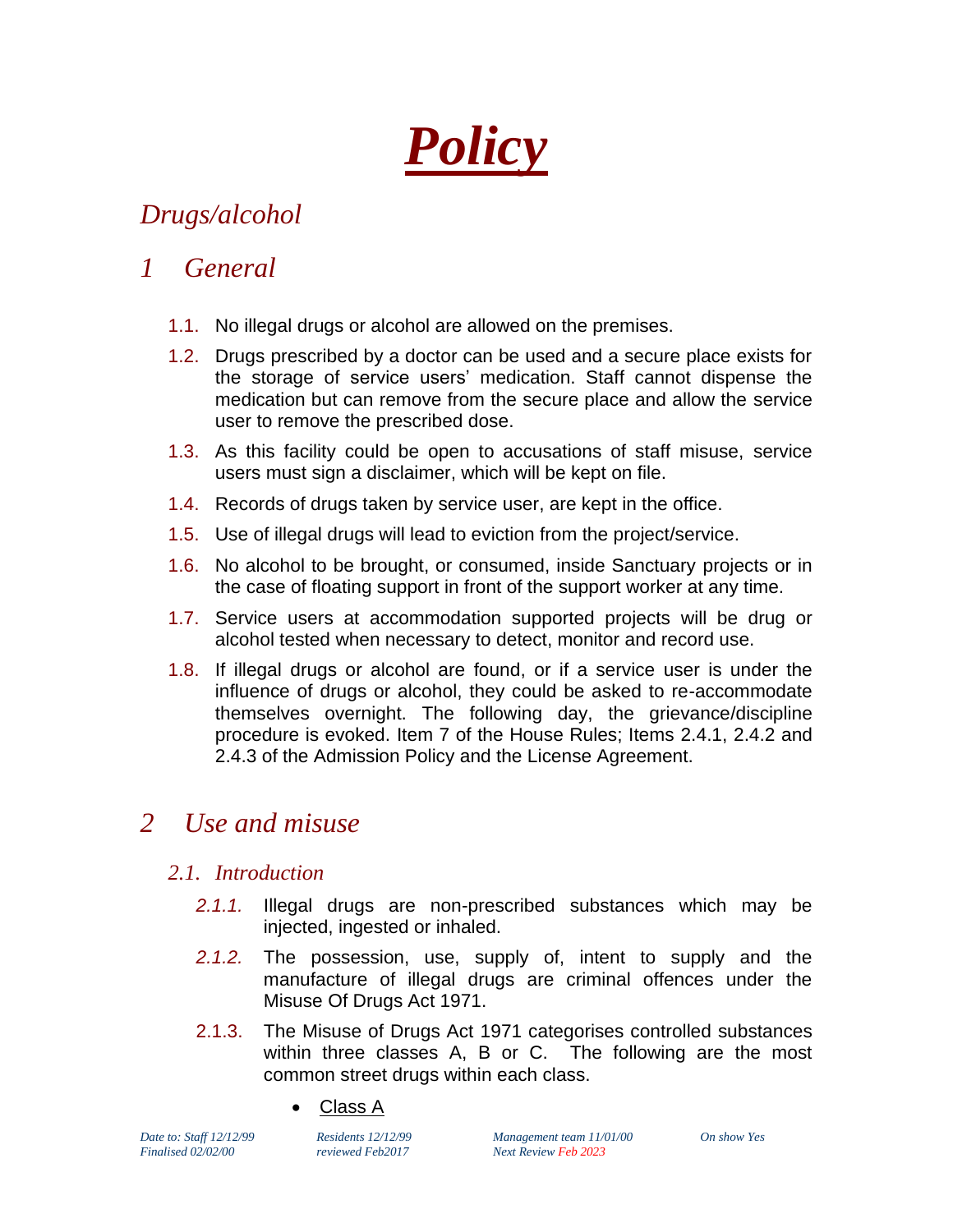- o LSD (Lysergic Acid Diethylamide)
- o Ecstasy
- o Heroin
- o Cocaine
- o Crack cocaine
- o Psilocybin (magic mushroom)
- o Methadone
- o Methamphetamine

Possession: Up to 7 years in prison, an unlimited fine or both Supply and production: Up to life in prison, an unlimited fine or both

- Class B
	- o Amphetamines
	- o Cannabis recently classified C
	- o Barbiturates
	- o Ketamine
	- o Codeine and other weaker opiates
	- o Methylphenidate (Ritalin)
	- o (NB: any Class B drug prepared for injection automatically becomes classified as 'A')
	- o Synthetic Cathinones (eg mephedrone, methoxetamine)

Possession: Up to 5 years in prison, an unlimited fine or both Up to Supply and production: 14 years in prison, an unlimited fine or both

- Class C
	- o Benzodiazepines (diazepam) used or supplied without prescription.
	- o Gamma Hydroxybutyrate (GHB)
	- o Amyl or Butyl Nitrate.
	- o Anabolic steroids
	- o The Misuse of Drugs Act 1971 does not deal with alcohol, tobacco, caffeine,

Possession: Up to 2 years in prison, an unlimited fine or both (except anabolic steroids - it's not an offence to possess them for personal use)

Supply and production: Up to 14 years in prison, an unlimited fine or both

- Temporary Class
	- o Some methylphenidate substances (ethylphenidate, 3,4-dichloromethylphenidate(3,4-DCMP),
	- o methylnaphthidate (HDMP-28),
	- o isopropylphenidate(IPPorIPPD)
	- o 4-methylmethylphenidate,
	- o ethylnaphthidate, propylphenidate) and their simple derivatives

*Date to: Staff 12/12/99 Residents 12/12/99 Management team 11/01/00 On show Yes Finalised 02/02/00 reviewed Feb2017 Next Review Feb 2023*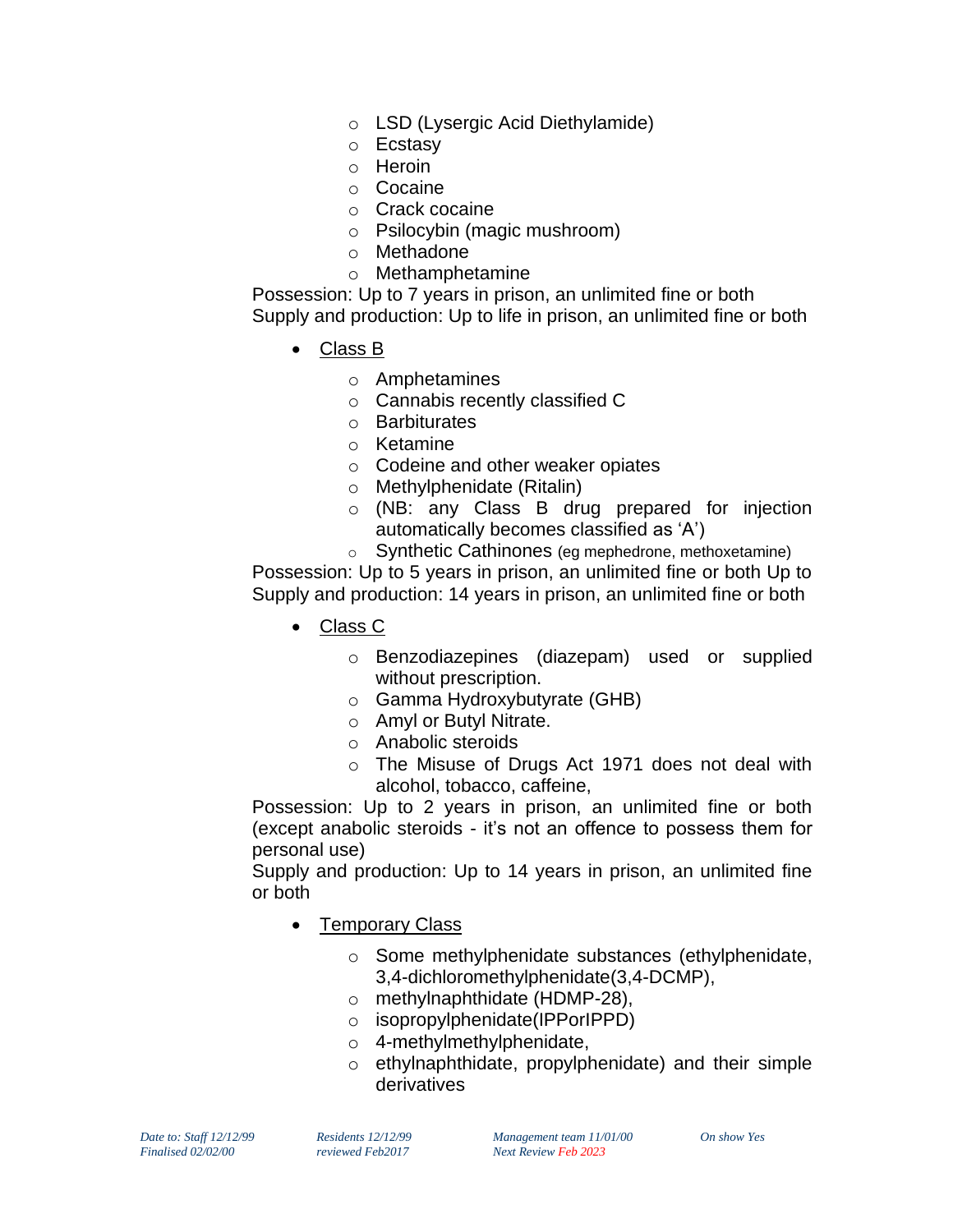Possession: Police can take away a suspected temporary class drug

Supply and production: Up to 14 years in prison, an unlimited fine or both

- *2.2. Statement of Principle With Regard To The Use Or Supply Of Illegal Drugs*
	- 2.2.1. Sanctuary Trust acknowledges that it has a responsibility to assist in upholding the law with regard to the use, supply or manufacture of illegal drugs.
	- 2.2.2. It also has a duty of care towards its clients and as such must always seek to work in the best interests of its clients whilst fulfilling its legal obligations.
	- 2.2.3. Sanctuary Trust acknowledges that some of its clients will choose to use illegal drugs and that this reflects the use of illegal drugs within society as a whole. However in substance free projects use will lead to exclusion from the scheme.
	- 2.2.4. It is also acknowledged that on occasions illegal drugs may be supplied to others by clients of Sanctuary Trust or may be supplied to clients of Sanctuary Trust by others.
	- 2.2.5. It is not necessary for money to change hands for it to be deemed that the supply of controlled drugs has taken place. The sharing, swapping or giving of controlled drugs constitutes supply in the eyes of the law.
	- 2.2.6. Sanctuary Trust is committed to up-holding the law with regard to illegal drugs and will seek to do this through the development of policies in collaboration with the police and other relevant agencies, which will be consistently enforced.

#### *2.3. Section 8 Of The Misuse Of Drugs Act ( 1971)*

- 2.3.1. Sanctuary Trust acknowledges Section 8 of the Misuse of Drugs Act ( 1971) which states :
	- 'A person commits an offence if, being the occupier or concerned in the management of any premises, he knowingly permits or suffers any of the following activities to take place on those premises, that is to say:
		- (a) producing or attempting to produce a controlled drug
		- (b) supply or attempting to supply a controlled drug to another………….or offering to supply a controlled drug to another
		- (c) preparing opium for smoking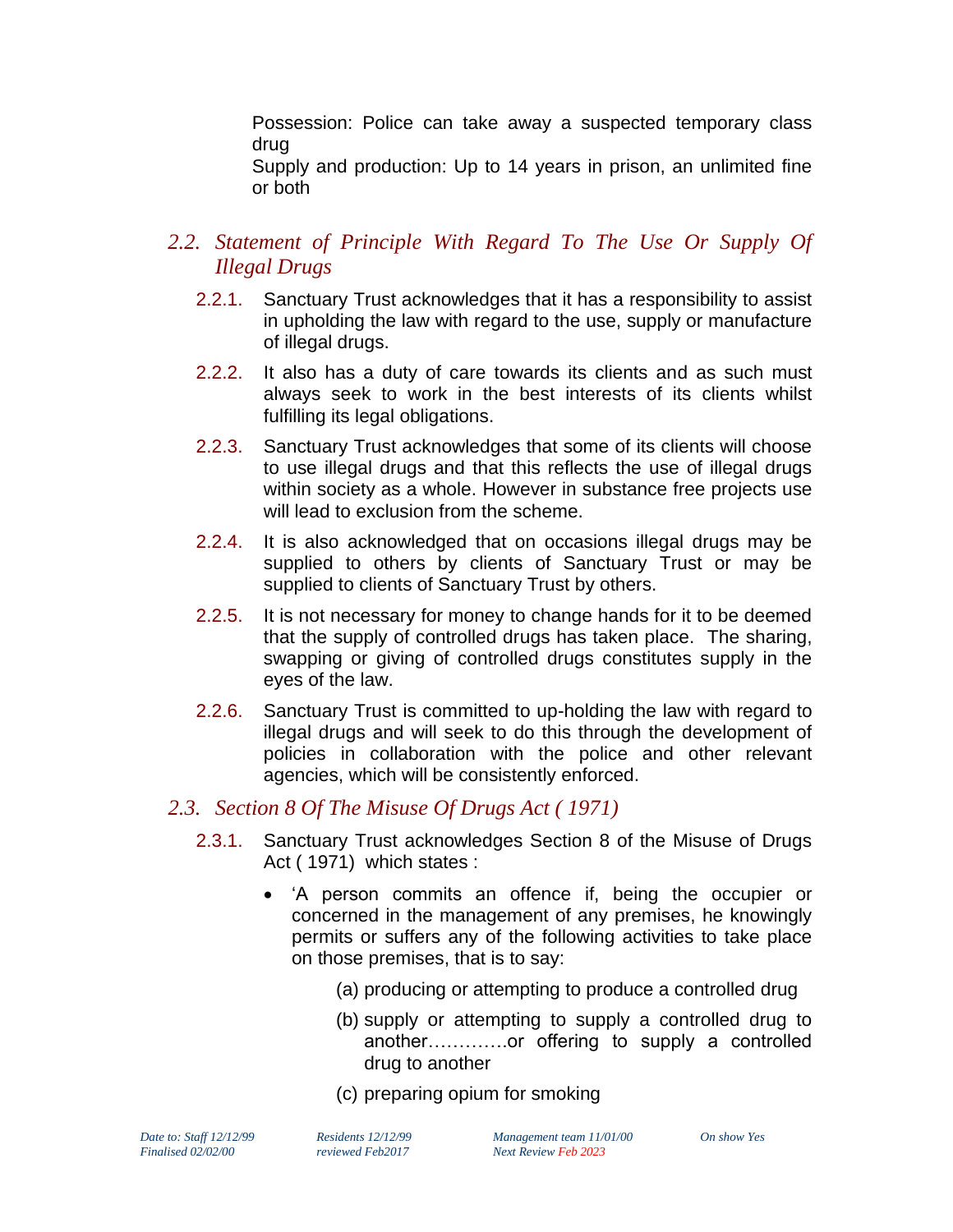- (d) smoking cannabis, cannabis resin or prepared opium.
- 2.3.2. Sanctuary Trust understands Section 8 of the Misuse Of Drugs Act (1971) to place primary responsibility for the effective implementation of this policy on:
	- (a) The Management Committee
	- (b) Project Managers
	- (c) Project/support workers
- 2.3.3. However, it is important that workers at all levels of the organisation are aware of the Misuse of Drugs Act (1971) and of this policy as they may well be the people who, in practice, implement the policy and may, therefore, be deemed as being concerned in the management of any given project in respect of the use or supply of illegal drugs.

#### *2.4. Good Practice Guidelines In Respect Of ' Use Or Supply of Illegal Drugs'*

- 2.4.1. Staff duties and responsibilities with regard to this policy are clearly outlined in all relevant job descriptions.
- 2.4.2. It is the responsibility of Sanctuary Trust through its induction, training and supervision practices to ensure that all employees are fully conversant with this policy.
- 2.4.3. Where issues or actions relating to this policy are current, staff receive effective supervision to ensure that they are fulfilling their duties.
- 2.4.4. If staff do not fulfil their responsibility in line with the law and with this policy disciplinary action will be taken on all occasions.
- 2.4.5. All actions, incidents, discussions, correspondence or meetings with regard to this policy will be clearly recorded and documented.
- 2.4.6. All managers will ensure that they are aware of and up-to-date with matters relating to this policy in respect of their areas of responsibility.
- 2.4.7. All reasonable measures which are readily available to managers to prevent prohibited activities under Section 5 of the Misuse of drugs Act (1971) will be taken and clearly recorded. Such measures may include:
	- (a) systematic supervision of all areas, both internal and external, of the project
	- (b) drugs testing (and alcohol breathalysing) to be implemented randomly or on suspicion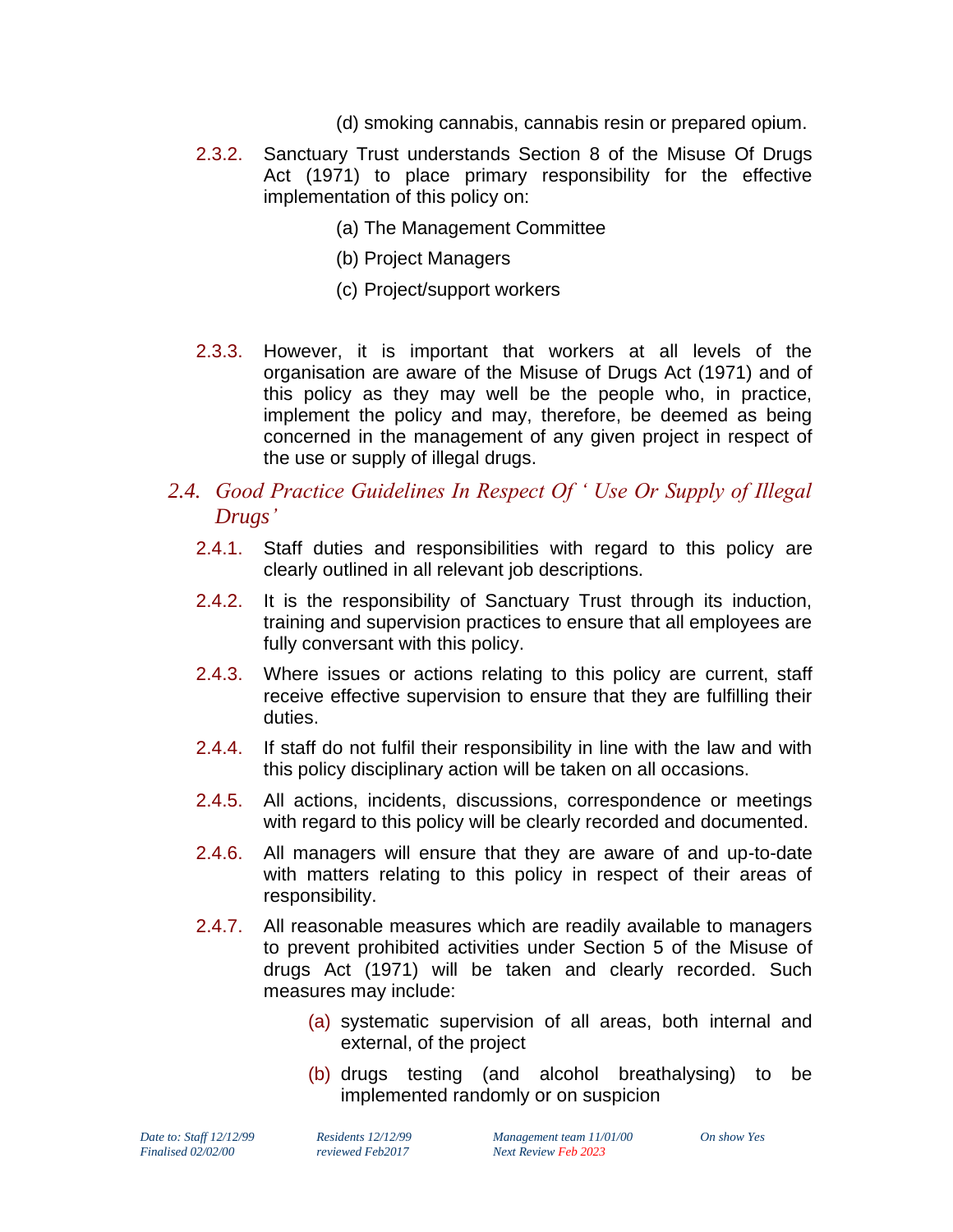- (c) the installation of CCTV or mirrors
- (d) the disciplinary action taken of people suspected of using or supplying drugs (or alcohol where appropriate)
- (e) the display of notices clearly outlining the local interpretation of this policy and the consequences of its enforcement
- (f) the consistent enforcement of measures designed to implement interpretations of this policy by staff
- (g) calling the police to remove evicted people from Sanctuary Trust premises
- (h) passing the names of people known or suspected to be using or supplying drugs, to the police
- 2.4.8. In all cases where the use or supply of controlled substances is known or suspected, vigorous and effective measures commensurate with the interpretation of this policy must be taken no matter how minor the incident may be.
- 2.4.9. In deciding whether to act, managers should err on the side of caution. If it is believed that prohibited activity is likely to continue unless action or further action is taken then further steps must be made in all instances.

## *3 The forming And Implementing Of 'Use Or Supply Of Illegal Drugs And Alcohol' Procedure guidelines*

- 3.1. An effective substance use/misuse policy is the cornerstone of good practice
- 3.2. Any policy must ensure that all service users and staff are aware of the policy and of the rules it enshrines. It must also be made clear that Sanctuary Trust will act, in all instances, on the suspicion of use or supply and what sanctions will be applied in respect of these actions.
- 3.3. The simplest and most effective way to publicise the policy is to supply it to all individual service users and to prominently display notices summarising the rules, sanctions and philosophy of enforcement.
- 3.4. The Project Manager is responsible for the formation of 'Use or Supply of Illegal Drugs and Alcohol' procedures for all projects for which they have responsibility.
- 3.5. Procedures should be written in full consultation with partner agencies including Social Services, Probation, Housing Associations and the police

*Finalised 02/02/00 reviewed Feb2017 Next Review Feb 2023*

*Date to: Staff 12/12/99 Residents 12/12/99 Management team 11/01/00 On show Yes*